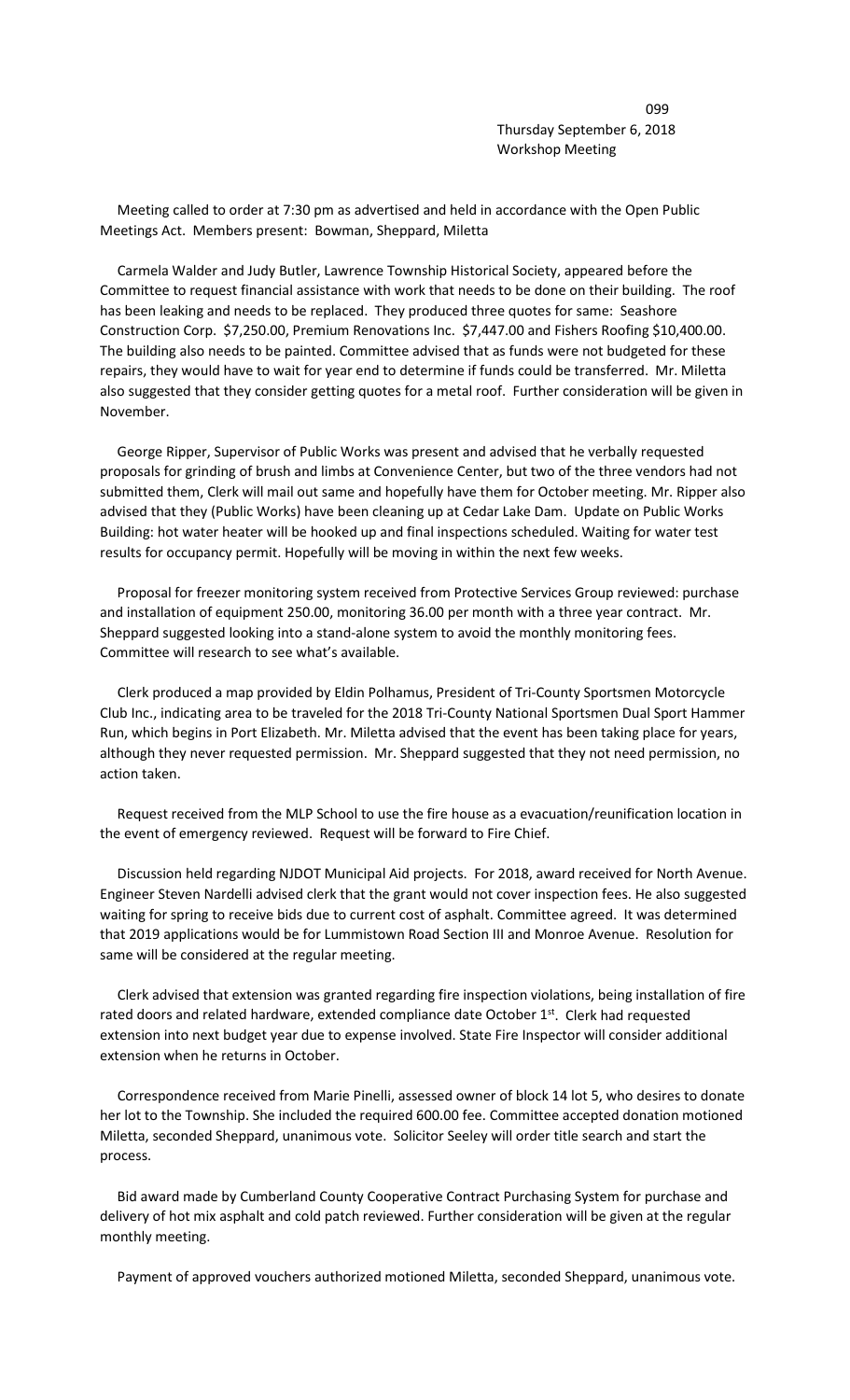## Thursday September 6, 2018 100 Continued

 Work order for street light request received from Atlantic City Electric for fixtures to be installed at the intersection of Main/Sawmill and Jones Island/New Rd reviewed. Quote for Main Street fixture, \$841.02. The second fixture, Jones Island/New Road cannot be installed as "poles are to short and (the Electric Co.) does not have clearance for communication". Motioned Sheppard, seconded Miletta, unanimous vote that Main Street fixture be installed.

 Brief discussion held regarding \$15,000 balance in Capital ordinance for purchase of Fire Pumper Truck. Mr. Sheppard suggested it be re-appropriated to Public Works Building. Clerk will contact CFO regarding same. Further consideration may be given.

 With no further business to discuss, meeting adjourned at 9:05 pm, motioned Miletta, seconded Sheppard.

 $\overline{\phantom{a}}$  , and the contract of the contract of the contract of the contract of the contract of the contract of the contract of the contract of the contract of the contract of the contract of the contract of the contrac

Ruth Dawson, Clerk

 Monday September 10, 2018 Regular Monthly Meeting

 Meeting called to order as advertised and held in accordance with the Open Public meetings Act. Members present: Bowman, Sheppard, Miletta.

Minutes of the August 9<sup>th</sup> and 13<sup>th</sup> meetings approved, motioned Miletta, seconded Sheppard, unanimous vote. Reports for the month of August accepted, motioned Sheppard, seconded Miletta, unanimous vote.

 Land sale conducted as advertised with the following results: Block 18 Lot 6 John Delvacario \$1,000.00 Block 18 Lot 8 John Delvacario \$2,000.00 Block 153 Lot 6 Victoria Solomon \$1,000.00 Block 153 Lot 7 Victoria Solomon \$2000.00 Bids accepted, motioned Sheppard, seconded Miletta, unanimous vote.

 Resolution 2018-48, Authorize Assignment of Tax Sale Certificate # 17-00117 to Willie Mae Kent tabled motioned Sheppard, seconded Miletta, unanimous vote as the certificate was redeemed.

 Resolution 2018-49, Authorization for the Tax Collector to apply 2018 tax overpayments to 2019 approved, motioned Miletta, seconded Bowman, Miletta: yes, Bowman: yes , Sheppard: abstained.

 Resolution 2018-50, Authorization to participate in the Cumberland County Cooperative Contract Purchasing System for the Supply & Delivery of VOC-Compliant High Performance Cold Patch, to Richard E. Pierson Materials Corp - \$98.96/Ton approved, motioned Sheppard, seconded Miletta, unanimous vote.

 Authorization to submit 2019 NJDOT Municipal Aid Grant Applications approved, motioned Miletta, seconded Sheppard, unanimous vote: Resolution 2018-51 Lummistown Road Section II Resolution 2018-52 Monroe Avenue

 Purchase and delivery of a 900 Gallon Grease Interceptor Tank from Paul J Gillespie Inc. in the amount of \$1,250.00 authorized, motioned Miletta, seconded Sheppard, unanimous vote.

 Homan Contracting Inc. Authorized to Install Grease Interceptor Tank at Public Works Facility at a cost of \$1,800.00, motioned Miletta, seconded Sheppard, unanimous vote.